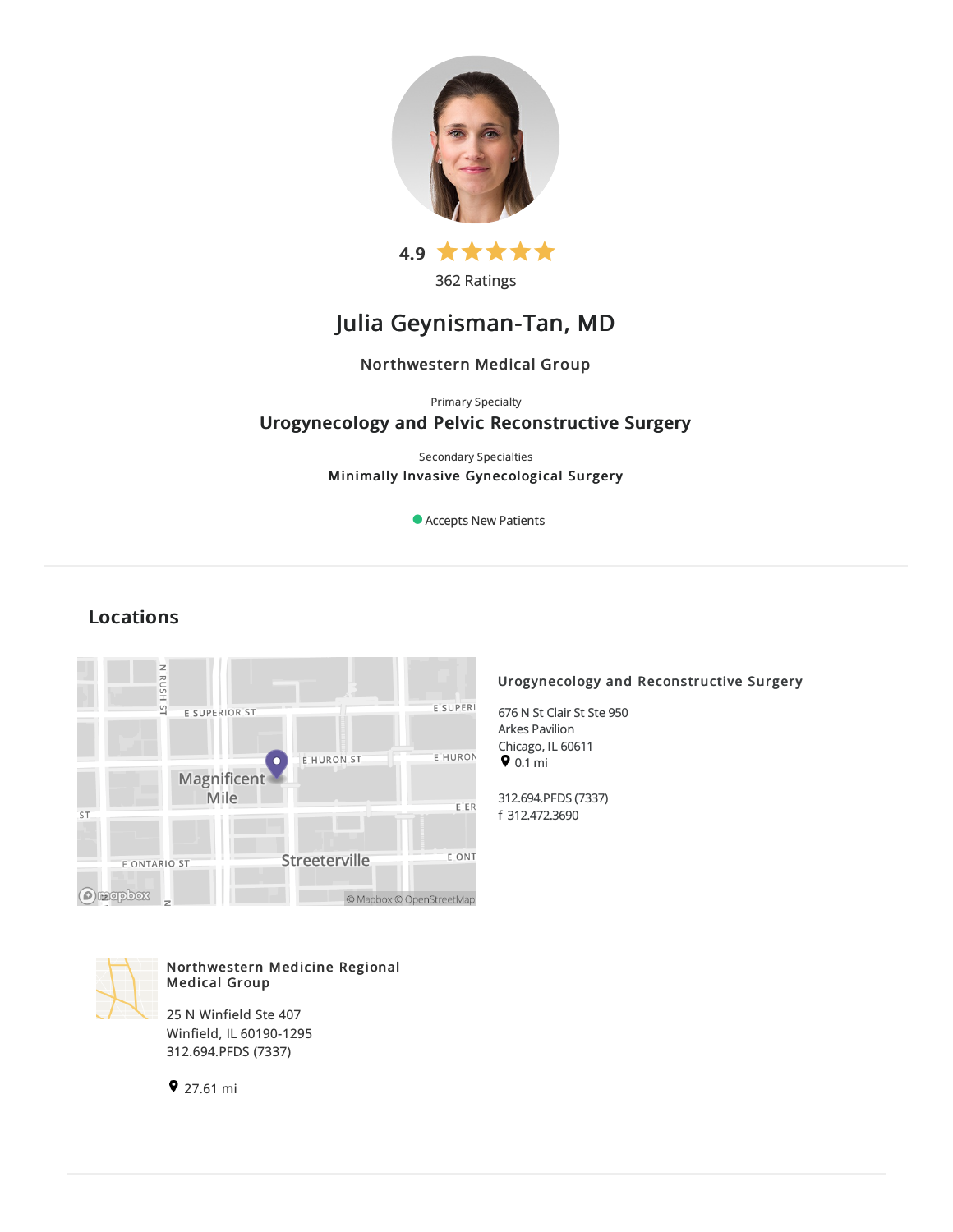### Insurance Accepted

Insurance plans are subject to change. View [insurance](https://www.nm.org/patients-and-visitors/billing-and-insurance/insurance-information/accepted-insurance-plans) plans accepted at each hospital and by each NMHC physician group.

### Practice Groups and Affiliations

| <b>Medical Group</b>       | Northwestern Medical Group                                                                     |
|----------------------------|------------------------------------------------------------------------------------------------|
| <b>Physician Category</b>  | Northwestern Medicine Physician Network<br>Northwestern Medicine Regional Medical Group        |
| <b>On Medical Staff At</b> | Central DuPage Hospital<br>Northwestern Lake Forest Hospital<br>Northwestern Memorial Hospital |
| <b>Education</b>           |                                                                                                |
| <b>Medical Education</b>   | MD, University of Michigan Medical School - 2012                                               |
|                            |                                                                                                |
| Residency                  | New York Presbyterian Hospital (Cornell Campus) - 2016                                         |

### Board Certifications

American Board of Obstetrics and Gynecology - Female Pelvic Medicine and Reconstructive Surgery (Certified) American Board of Obstetrics and Gynecology - Obstetrics and Gynecology (Certified)

### Practice Focus Areas

Fecal inconsistence Female Sexual Dysfunction Female Urinary Incontinence Uterine Prolapse Vaginal Prolapse

Pelvic Floor Injury (Childbirth-related) Rectovaginal Fistula Repair Robotic Pelvic Reconstructive Surgery

### Ratings & Reviews

At Northwestern Medicine, our patient's feedback is important to us. While different care providers have their own unique strengths, we strive to be as transparent as possible with our quality of care. Read more

Care Provider Ratings

Overall rating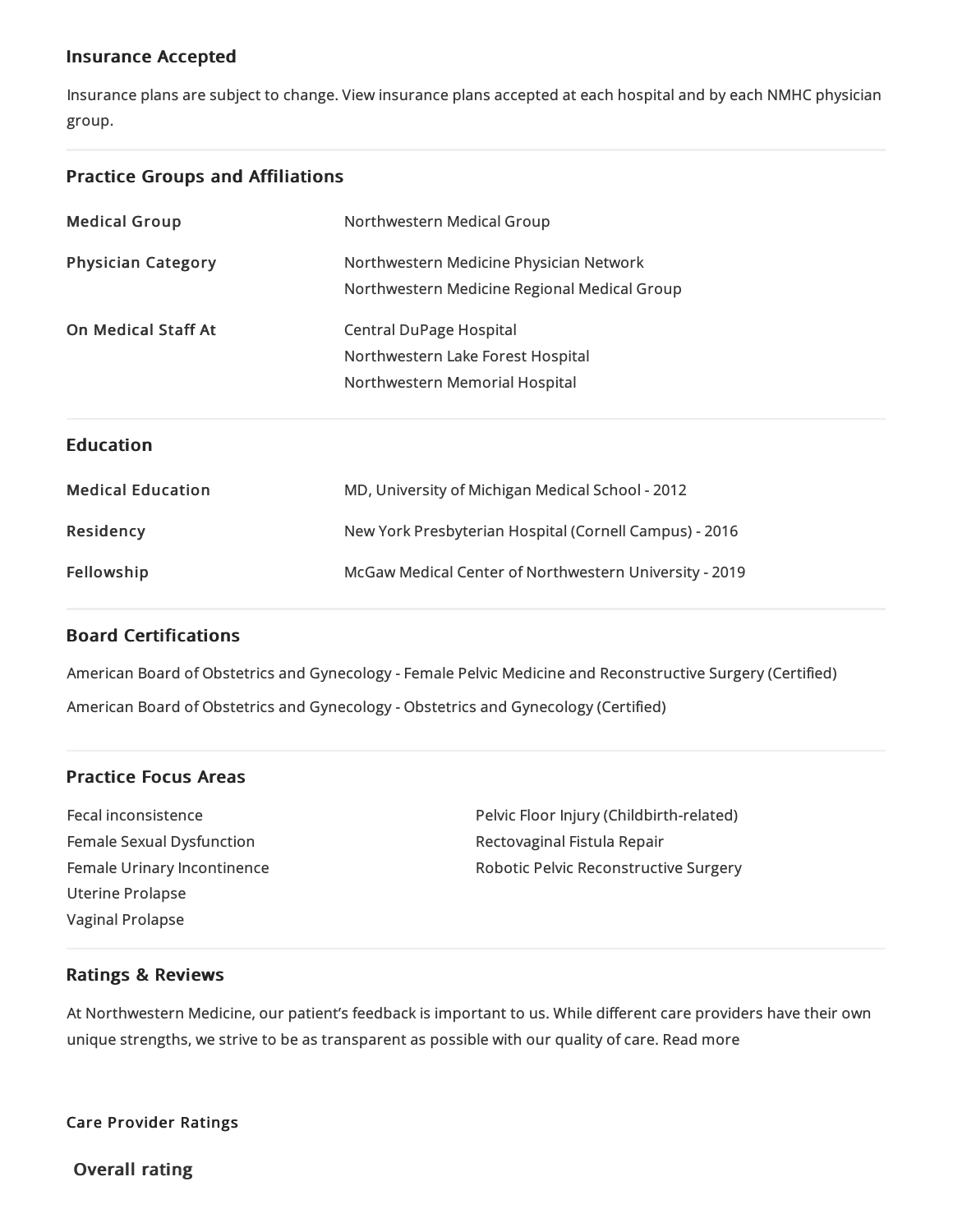

### Reviews From Patients 179 Reviews

#### AUGUST 302021

She was very nice & knowledgeable. She took time to explain different procedures & answered any questions I had. Made me feel comfortable.

#### AUGUST 282021

Sweet, friendly, described things in terms I could understand without talking overly simply

AUGUST 242021

Knowledgeable

AUGUST 232021 Friendly, on time, caring, informative, knowledgeable

#### AUGUST 232021

answered all my questions explained everything to me nicely took a lot of time with me was not rushed.

AUGUST 192021 Explains thinks, did not feel ruched

AUGUST 192021

Great team

#### AUGUST 142021

She was very thorough and zeroed in on the issue. It was comfortable talking with her. It was a telehealth appt. The next appt I requested an in office visit. This was/is a very personal issue to discuss. I felt too removed.

#### AUGUST 102021

She was listen to each word I was saying and responded to my concerns.

AUGUST 102021

Very kind during my procedure.

AUGUST 92021

Very Kind Dr.

AUGUST 92021 Great talk went away with a plan.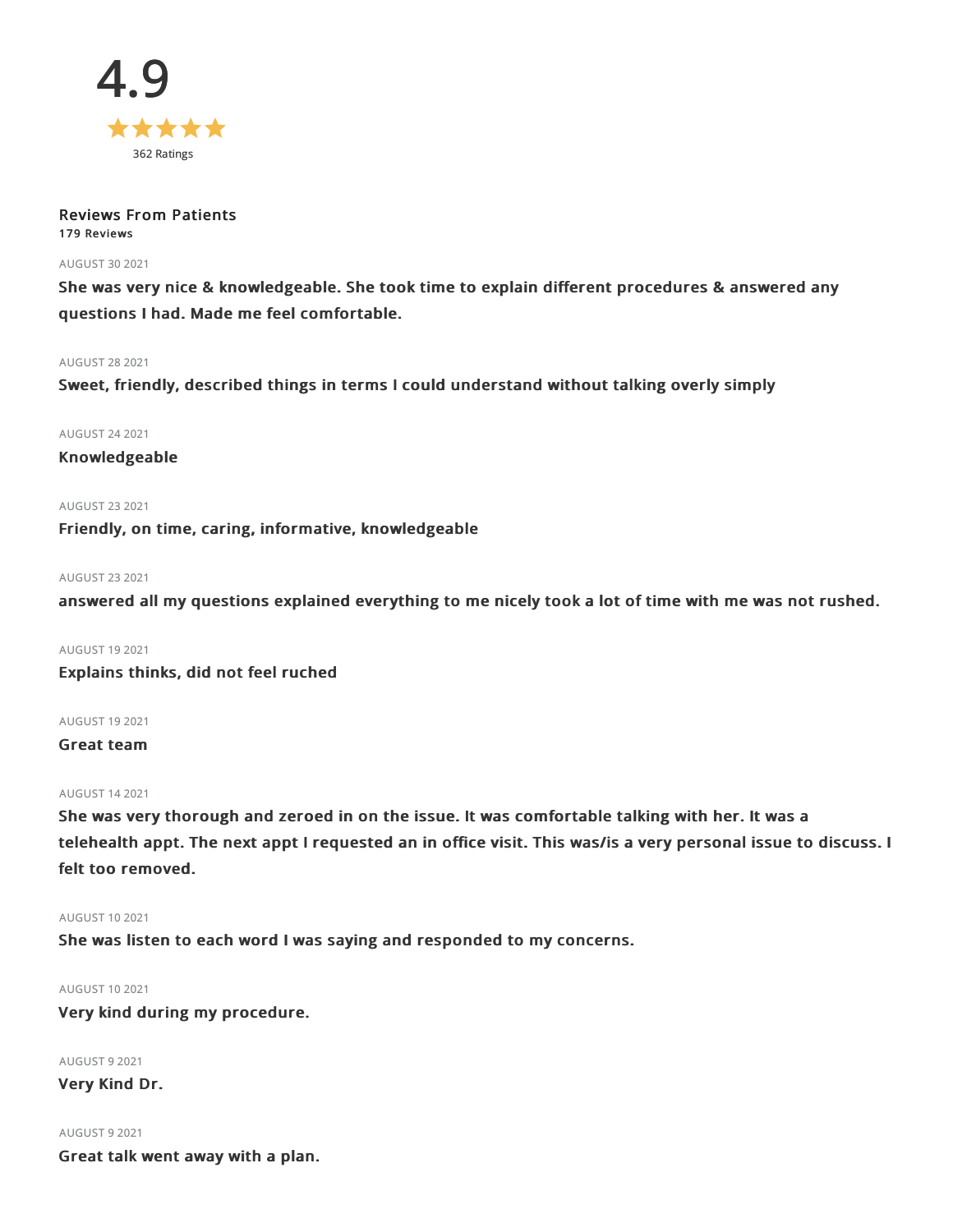#### AUGUST 92021

The doctor was very respectful and seemed very well informed and capable, but I haven $\tilde{A}$ Ca,- $\hat{a}_n$ Ct had enough time yet to experience any outcome. ItACa,-a, Cs too soon to evaluate and comment,

#### AUGUST 92021

Dr. Geynisman-Tan was very thorough. She took time explaining & asking questions. Very nice. I felt very comfortable talking with her.

#### AUGUST 62021

She is very informative and helpful

#### AUGUST 52021

She is the type of doctor we want all doctors to be

#### AUGUST 52021

Interested and listened to what you had to and answered your questions.

#### AUGUST 42021

Excelente atencià fÂ<sup>3</sup>n y trato

#### AUGUST 42021

Referred sister to her. I prefer women drs; esp for urogyn issues.

#### AUGUST 22021

too early to know

AUGUST 22021 One telehealth visit- very easy to understand and confident

### AUGUST 22021

She listens and hears you.

AUGUST 22021 Pleasant, gentle, and did a great job!

JULY 302021

Carefully explained the types of surgeries. Asked for my opinions.

#### JULY 292021

I haven $\tilde{A}$ Ca,-a, Ct met her yet face to face, this was a telephone meeting. I feel I need more time to evaluate her but so far I was very well impressed and I look forward to meeting her at my in office visit next week.

#### JULY 182021

After an initial diagnosis was found inaccurate, there has been no follow-up on the symptoms I am experiencing that had been attributed to that diagnosis. Additionally, I have not received a response in regards to addressing these symptoms.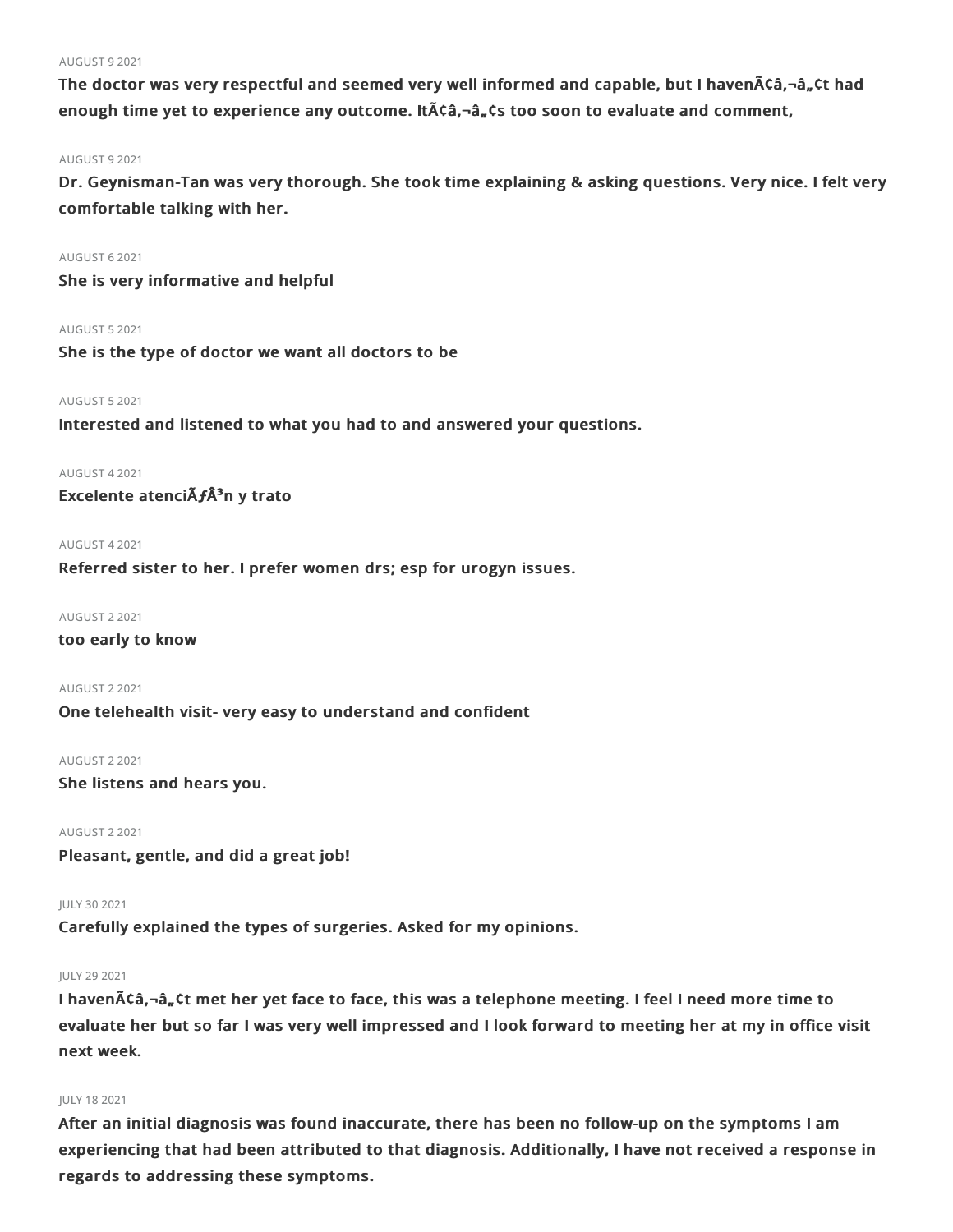#### JULY 152021

Listened to me and was able to make me feel at ease.

### JULY 152021

#### She's patients

#### JULY 132021

Dr. Geynisman-Tan is very knowledgeable, and allows her patient to express their opinions and concerns about their treatment plans and or procedures.

#### JULY 122021

Polite. Confident.

#### JULY 62021

The Doctor listened and diagnosed my symptoms according to my questionnaire and how I responded she gave me a step towards getting help and what I needed to do to improve my physician state. I did a phone consultation so I can $\tilde{A}$ câ, $-\hat{a}$ , Ct expect much from just talking but she seemed to listen. The Doctor did what she needed to do.

#### JULY 52021

Highly competent and an active listener.

#### JULY 12021

Kind, really listened, knowledgeable, no pressure, gentle touch, professional, friendly.

#### JULY 12021

**Friendly** 

#### JULY 12021

Visit was good.

JUNE 172021 Liked her disposition

JUNE 172021 Great manner and knowledgeable! Patient too!

JUNE 172021

Muy profesional y medio las mejore opciones.

#### JUNE 172021

The doctor is a human being besides a very competent doctor. It is wonderful when doctors take the time to listen to patients thoughts and concerns.

#### JUNE 92021

Dr. Geynisman-Tan showed great concerns when talking to Me. She listened to every word I said.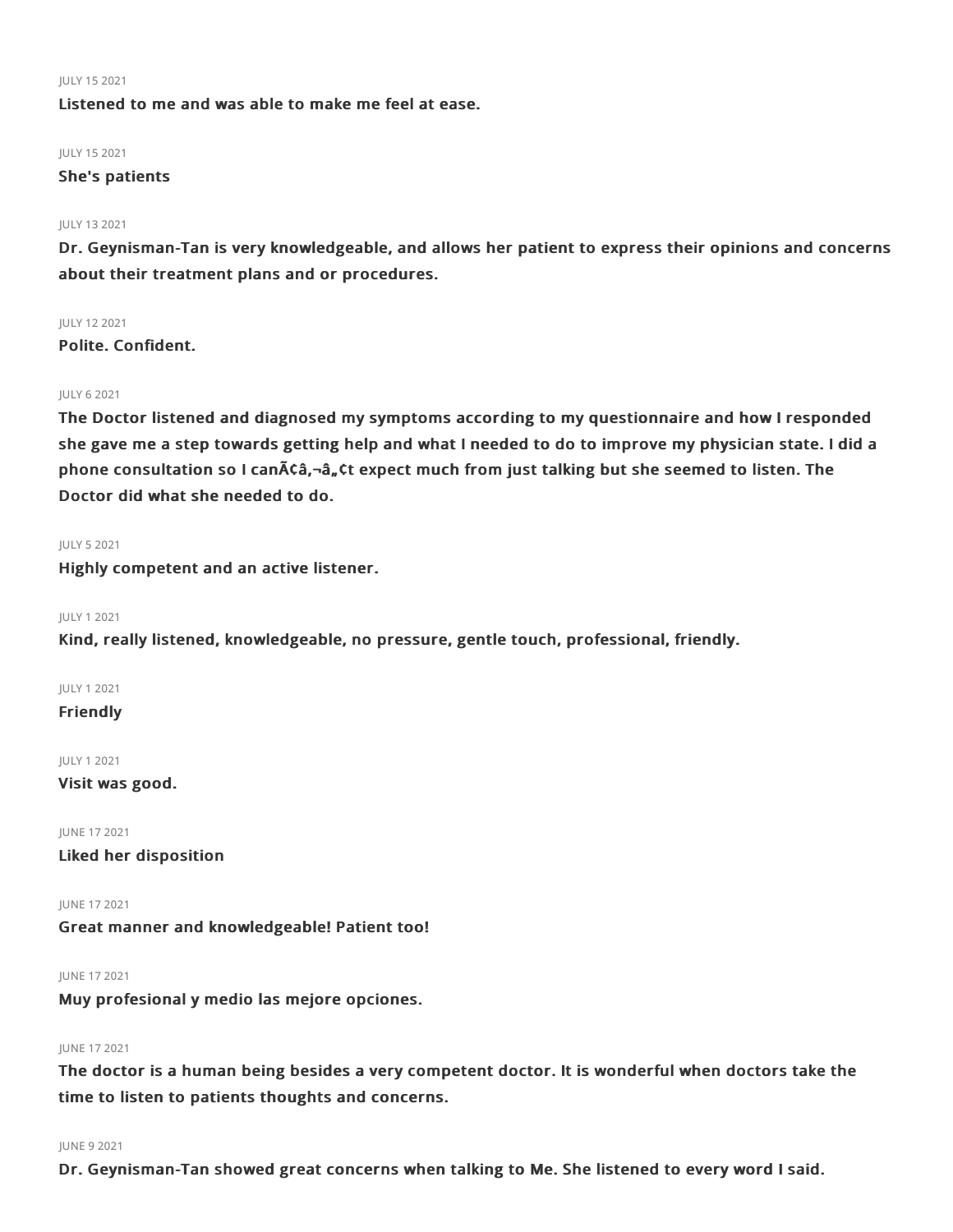Answered every question. And asked me if I understand everything she was explaining to me. Plus , she is prompt with her appointments.

#### JUNE 82021

She was detailed in her explanation of the procedures. Great surgical outcome for me

JUNE 32021

Attentive and discussed options

JUNE 32021 She explained everything so I could understand & I was re- assured

MAY 242021

Good at explanations.

#### MAY 142021

I find Dr. Geynisman-Tan as a physician who is knowledgeable in her field.

#### MAY 142021

Dr. Geynisman-Tan was punctual, friendly, informative during our initial conversation. She thoroughly explained the relevant available medical interventions asked relevant questions regarding my symptoms, and ultimately left all the choices up to me.

#### MAY 112021

Easy to talk with & concise.

MAY 102021

#### Patience

#### MAY 102021

Dr. Geynisman-Tan was very nice and knowledgeable, but I have only briefly spoken with her on the phone/video chat. As of right now, I have no reason to discourage anyone from the practice or doctor.

MAY 72021

She explained my options, answered my questions. I did not feel rushed.

### MAY 52021

#### helpful info

#### MAY 32021

Dr Geyisman-Tan was very nice and easy to talk to I felt comfortable speaking with her.

#### MAY 12021

She is professional and listens to you. She was not quick to recommend invasive options that might not be beneficial.

#### APRIL 30 2021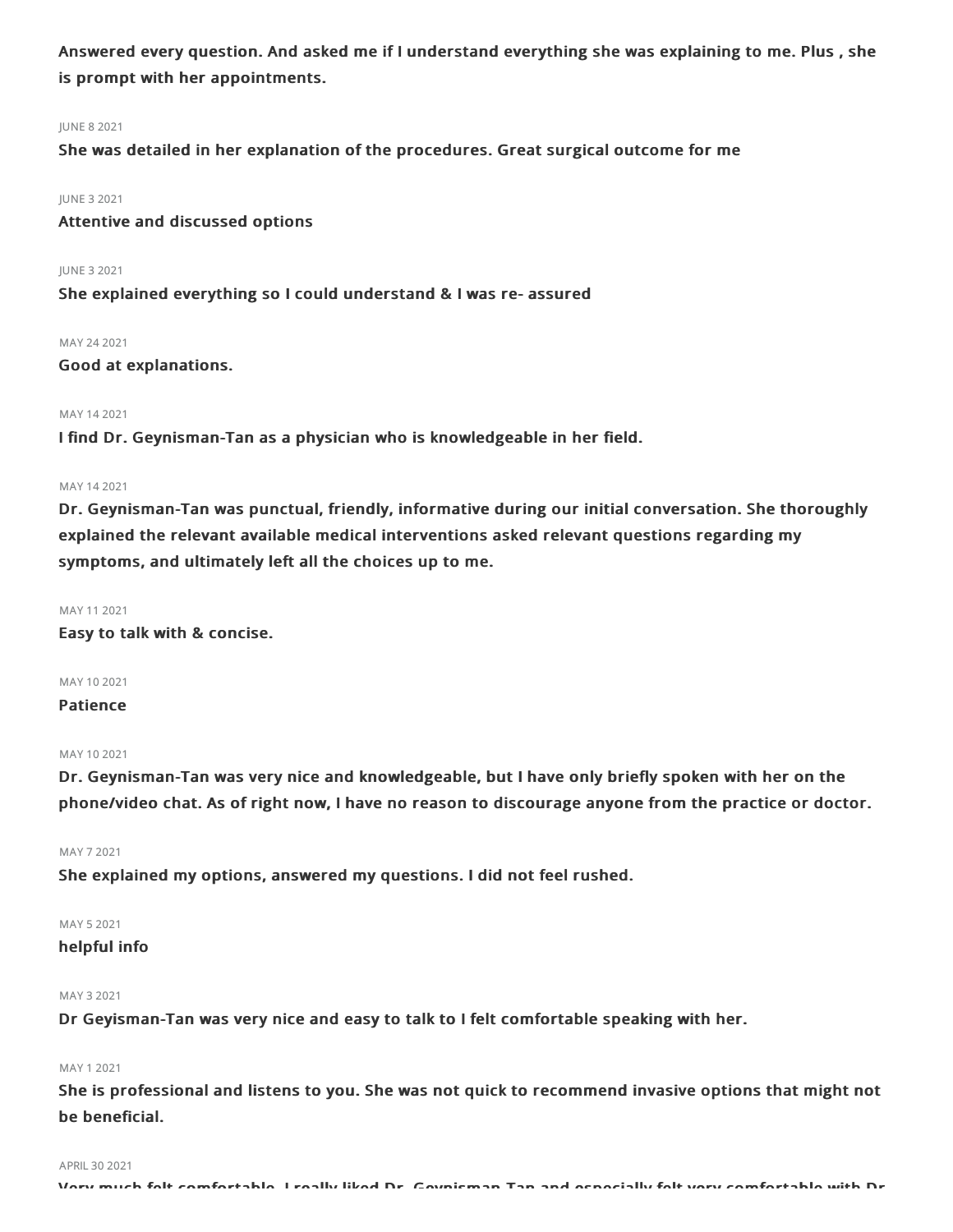Very much felt comfortable, I really liked Dr. Geynisman-Tan and especially felt very comfortable with Dr. Mou. Jeannette was also very very nice and made me feel comfortable. I felt they took time with me and were very patient and thorough!! For what can be a very uncomfortable experience I was made to feel very comfortable!! Thank you!

#### APRIL 29 2021

She listened and provided expert options.

#### APRIL 29 2021

She is very pleasant and thorough explaining my treatment options.

#### APRIL262021

She is very attentive to my questions and concerns.

#### APRIL222021

Dr. Geynisman-Tan is a wonderful physician. She sets her clients at ease when discussing personal and intimate issues. She communicates about issues, procedures in a compassionate tone while clearly expressing treatment options. She makes every effort to connect with her patients and demonstrates concern about their whole person, not just their issue.

#### APRIL 19 2021

On time. Efficient. Knowledgeable. Made treatment plan immediately

#### APRIL 19 2021

Dr was thorough

#### APRIL162021

Doctor Julia's understanding, compassion and explanation of follow-up help was very wonderful considering the fact that we were on a telephone visit due to Covid-19.

#### APRIL152021

She is easy to talk to, answers questions graciously, and puts me at ease.

#### APRIL 15 2021

She was very knowledgeable, personable and understands my problem.

#### APRIL122021

Dr Tan was patient and answered all my questions. Scheduling next appointment was very easy and quick.

#### **APRIL 6 2021**

She is thorough and explains things well.

#### **APRIL 5 2021**

#### Very informative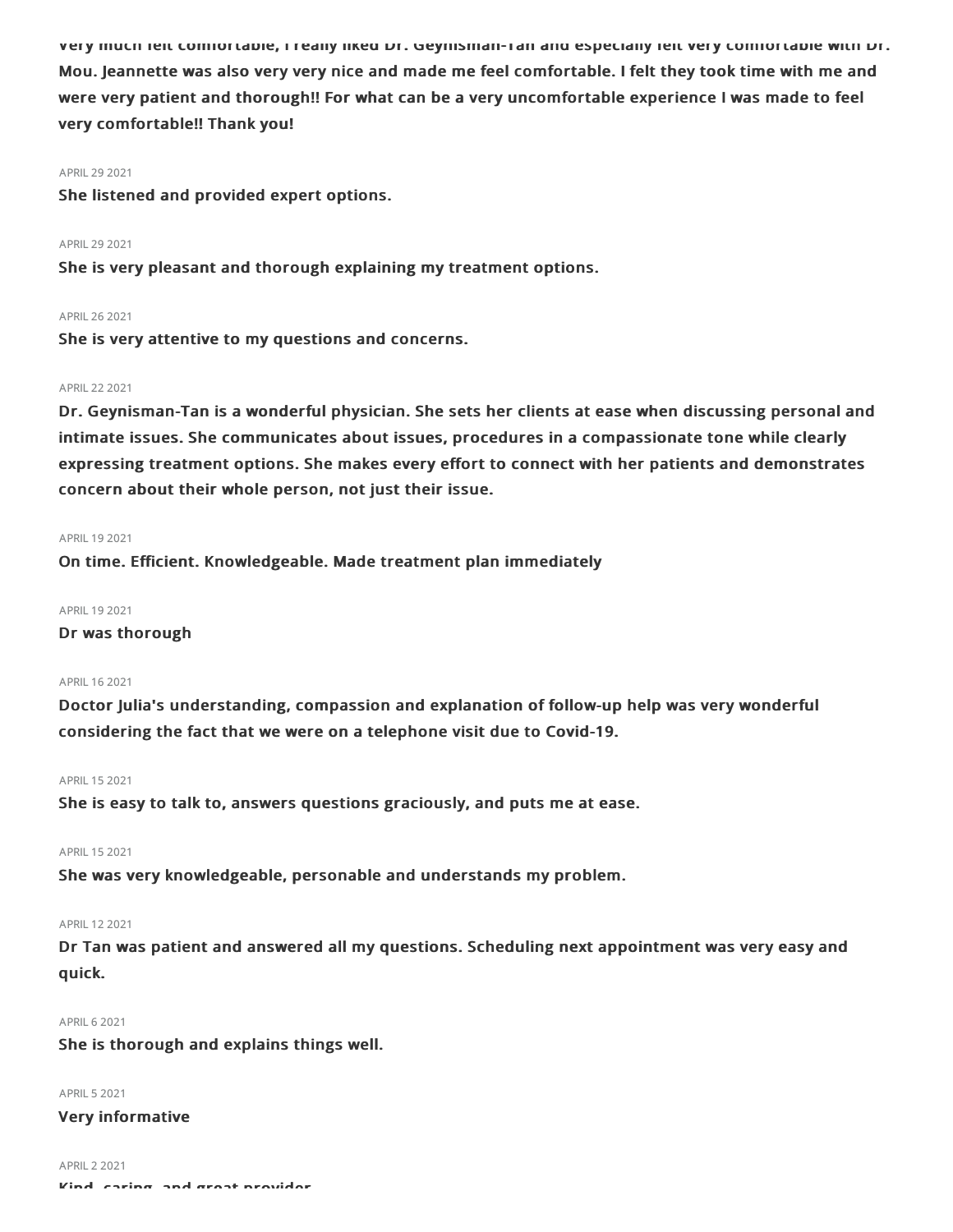#### Kind, caring, and great provider

#### APRIL 1 2021

Great bedside manner very professional felt very at ease.

#### MARCH 31 2021

I like Dr Geynisman! Too early to provide!

MARCH 262021

Very caring & knowledgable!

#### MARCH 232021

Julia Geynisman-Tan, MD and her staff was great. I love the fact of caring doctors.

#### MARCH 222021

She does a very good job

#### MARCH 182021

She's smart and no-nonsense. I went into the procedure knowing the possibilities and realities. I am grateful for her help.

#### MARCH 132021

I will definitely recommend Julia Geynisman to anyone who want their surgery done! She $\tilde{A}$ Ca, $-\tilde{a}$ , Cs the best  $\tilde{A}^{\circ}$ Å EœËœÃ°Å â "¢Å'ðÅ â "¢?

#### MARCH 92021

Very knowledgeable and friendly. Dr Geynisman Tan couldn't help me right know. But the door is open. If the need arises.

#### MARCH 92021

Trauma informed care, compassionate, I didnââ,¬â"¢t feel judged, knowledgeable, met me where I was at

MARCH 92021

She answers all my questions

MARCH 82021 Knowledgeable

### MARCH 82021

She was very kind.

### MARCH 82021

We had a televisit very kind and thorough appt. listened to me and asked the right questions. She is also f/u either my infectious disease doctor on treatment moving forward made me feel that my care is being taken care of And not wondering what to do next Asked me to follow up with her if there was any problems which I am thankful for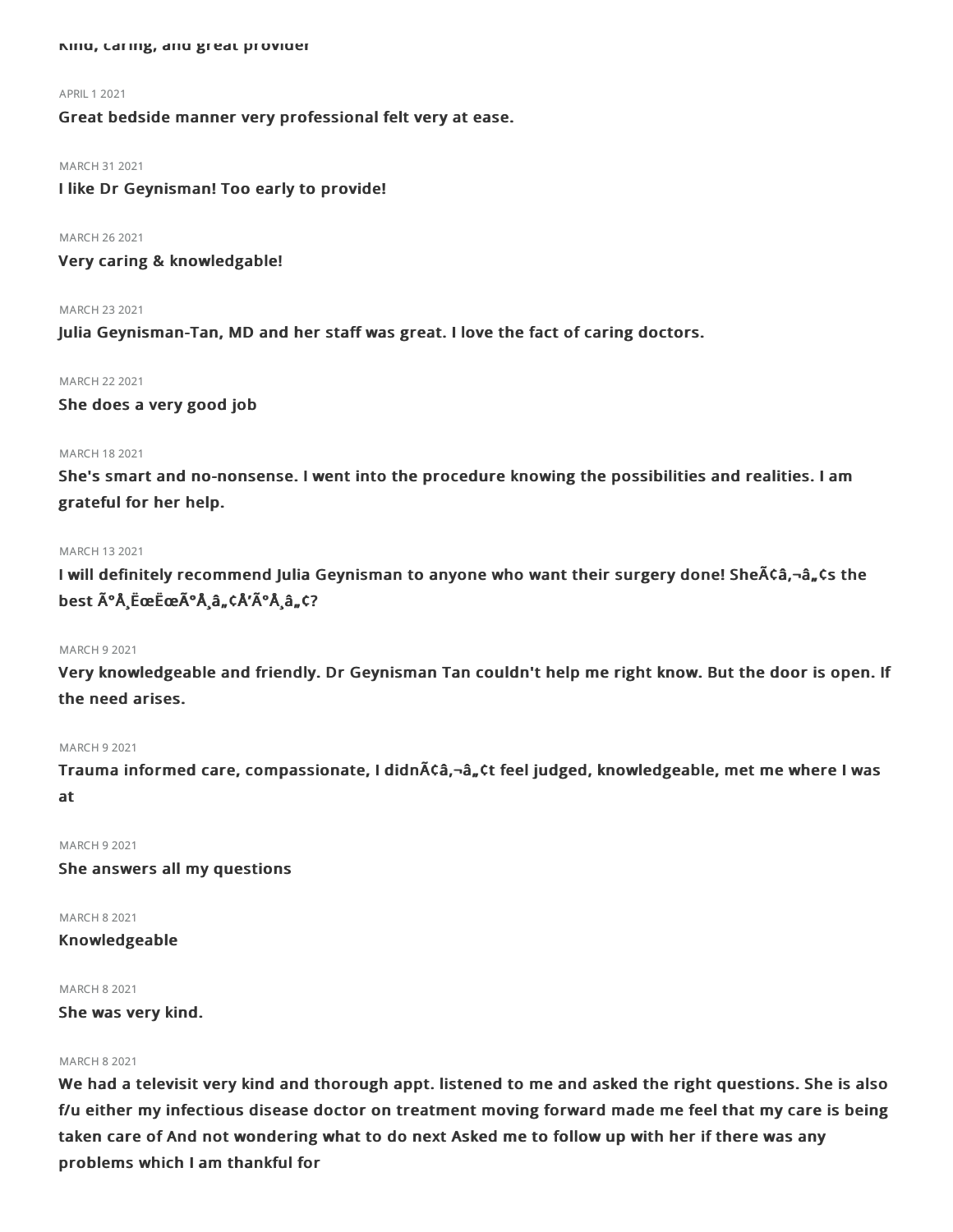MARCH 82021

SheÃCâ,¬â"Cs very humble, caring, listens to my needs, knows very well what sheÃCâ,¬â"Cs doing and gives very good medical advice!!!

**FEBRUARY 27 2021** 

Highly educated and sincere.

**FEBRUARY 23 2021** Time spent , procedure explained

#### **FEBRUARY 23 2021**

But I was able to talk to her and the doctor seems to be very pleasant and caring.

#### **FEBRUARY 23 2021**

She $A$ Ca, $\neg$ a, $\zeta$ s very reassuring. She listened carefully and answered all my questions, never tiring of some of my repeated questions. She has a lovely, caring, and respectful manner in dealing with my care. It just seems like that A C a, - a, C s her natural manner.

#### **FEBRUARY 22 2021**

Made an unpleasant procedure more relaxing by explaining step by step

#### FEBRUARY 22 2021

Dr Geynisman Tan listens to my concerns and answers my questions.

#### FEBRUARY 18 2021

Dr. Geynisman-Tan was well prepared, knowledgeable, understanding and friendly. She listened and made me a part of treatment options - and unlike DuPage Med - she didn $\tilde{A}$ câ,-â, ¢t order a bunch of invasive diagnostic tests without addressing practical steps first.

#### FEBRUARY 12 2021

She was patient, answered questions, and explained the procedure and asked me to call her if I had concerns.

#### FEBRUARY 9 2021

She did exactly what I needed her to do. Diagnosis & successful surgery. Also, very kind & personable.

#### FEBRUARY 8 2021

Explains every procedure and has a wonderful bedside manner!

#### JANUARY 29 2021

Dr. Geynisman-Tan is a very caring physician. I have complete confidence in her recommendations and skills. Listens and answers questions very well. Goes above and beyond by calling before procedure to see if you have any last minute questions and to make sure you are prepared for procedure and home care afterwards.